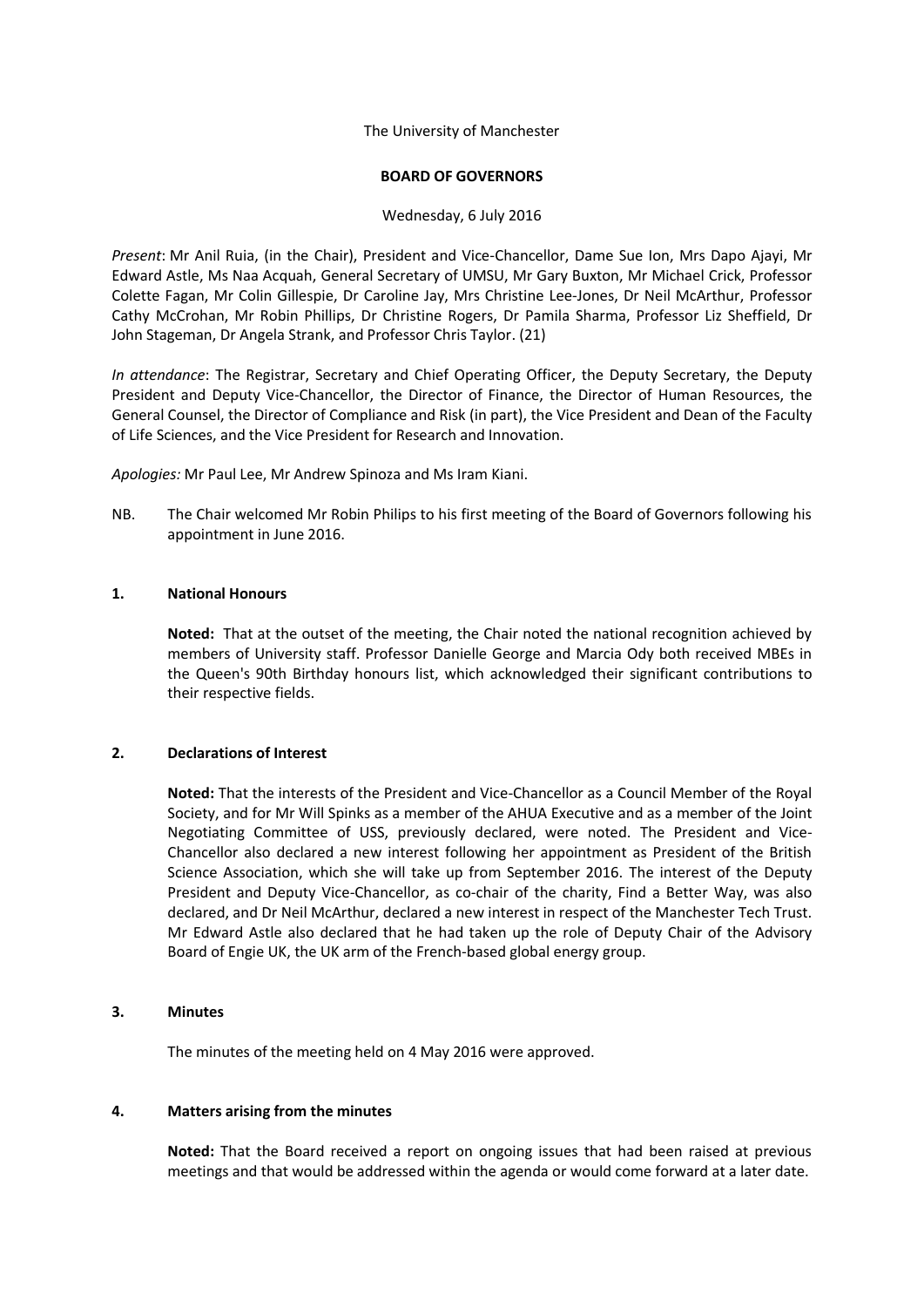### **5. Chair's report**

### **(a) Membership of Committees and Chair of Audit**

**Noted:** That the incoming Chair of the Board of Governors from 1 September 2016, Mr Edward Astle, would continue to make changes in the membership of a number of the Board's committees over the summer, following discussions with Board members and the respective committee Chairs. In the meantime, Dame Sue Ion had agreed to continue chairing the Audit Committee across 2016-17, and Robin Phillips would also join the Audit Committee, to take the place vacated by Mrs Christine Lee-Jones, from 1 September 2016.

# **(b) Review of the Effectiveness of the Board of Governors**

**Reported:** That the incoming Chair would commission an independent review of the Board's Effectiveness over 2016-17.

### **(c) Report from the Nominations Committee**

**Received:** A full report on the work undertaken within the Nominations Committee over 2015-16.

### **Noted:**

(1) That the membership of the Committee is:

The Pro-Chancellor (Mrs Gillian Easson) (*in the Chair*)

The following three members of the Board of Governors, appointed by the Board, from the categories of membership indicated:

Lay: Mr Andrew Spinoza Senate: Professor Chris Taylor Staff: Ms Iram Kiani

The following five lay members of the General Assembly, appointed by the Board on the nomination of the General Assembly:

Professor Sir Robert Boyd Ms Catherine Barber-Brown Mr Chris Boyes (elected by the General Assembly, in-year) Mr Wakkas Khan Mrs Susan Lipton The Committee's principal matters of business are:

- to recommend to the Board of Governors appointments and reappointments to Category 2 of the Board (lay members);
- to recommend to the Board of Governors re-appointments to Category 3 of the General Assembly (lay or former members of the Board who are not otherwise members of the General Assembly);
- to recommend to the Board of Governors appointments to Category 9 of the General Assembly (lay members appointed by the Board);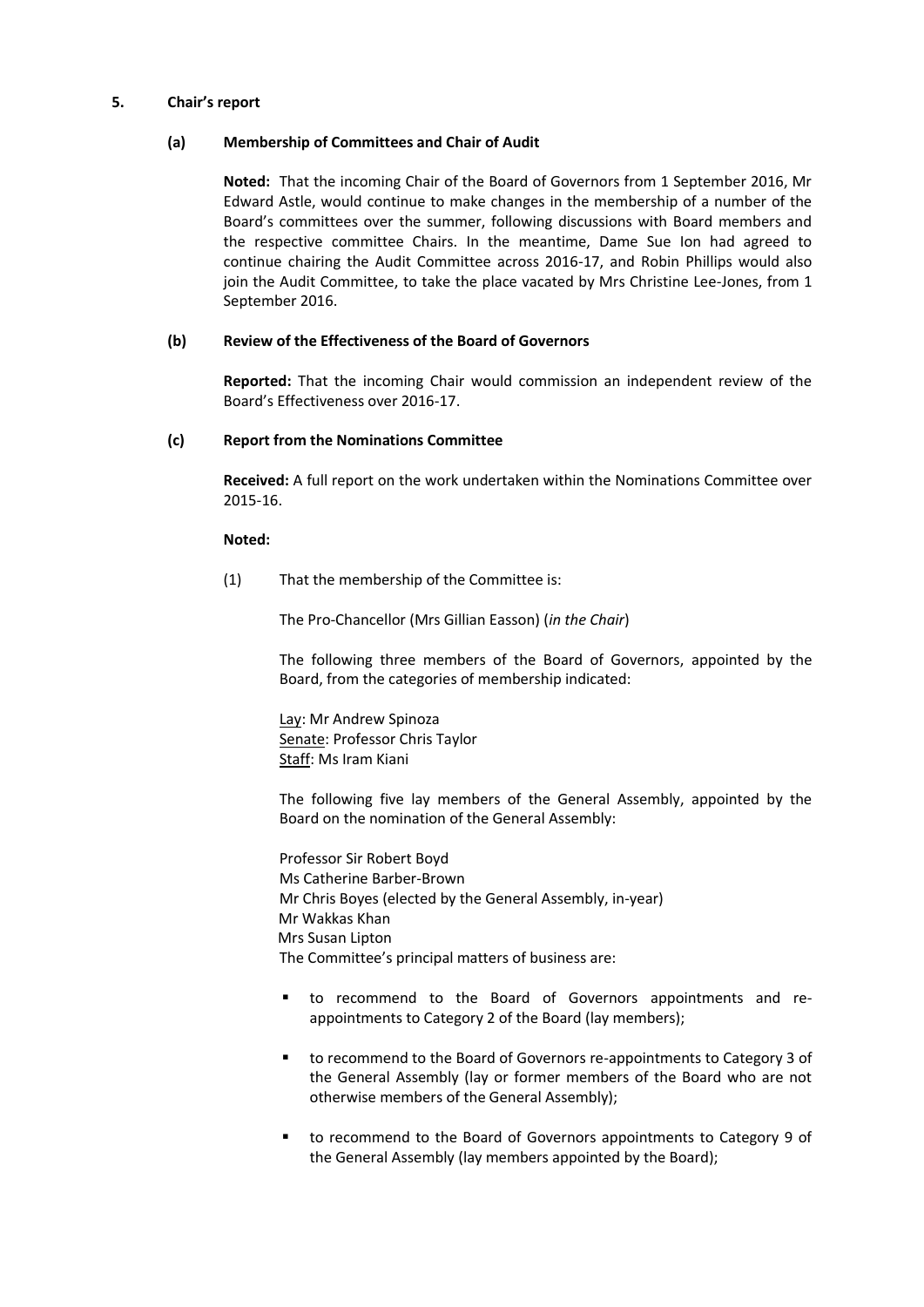- to recommend to the General Assembly co-optations to Category 10 of the General Assembly (members co-opted by the General Assembly);
- to recommend to the General Assembly the appointment to be made to the office of Pro-Chancellor;
- At regular intervals, to recommend to the Board on the representation afforded by the sponsoring organisations within Categories 5 through 8 of the General Assembly.
- (2) That following detailed discussions and, in respect of the new appointment, interview, the Committee agreed to make the following recommendations for appointment/re-appointment:

#### For appointment to the Board of Governors in Category 2 (lay members)

**Recommendation:** That Ms Isabelle Perrett should take up one of the places that arises on 1 September 2016, following the scheduled retirements of Mr Anil Ruia, as Chair, and Mrs Christine Lee-Jones. In order to build in rotation within the schedule of appointments and reappointments, this is initially for a two-year term extending, to 31 August 2018.

The Nominations Committee and the incoming Chair of the Board of Governors would seek to fill the remaining vacancy on the Board during autumn 2016.

For re—appointment to the General Assembly in Category 9 (Members appointed by the Board of Governors)

**Recommendation:** That the Board of Governors is asked to approve the reappointment of the following to the General Assembly for a three year term from 1 September 2016:

Miss Mumtaz Bashir, JP Mrs Catherine Barber-Brown Mr Michael N G Evans Mr Peter J Folkman Mr Vidar Hjardeng Mr Mohammed (Wakkas) Khan

For appointment to the General Assembly in Category 9 (Members appointed by the Board of Governors)

**Recommendation:** That the Board of Governors is asked to approve the appointment of the following to the General Assembly for a three year term from 1 September 2016:

Ms Abigail Shapiro Claire Yarwood

# For appointment to the General Assembly in Category 3

**Recommendation:** The Board of Governors is therefore asked to recommend the reappointment of the following former members of the Board of Governors to membership of the General Assembly in Category 3, from 1 September 2016, for a fifth and final term: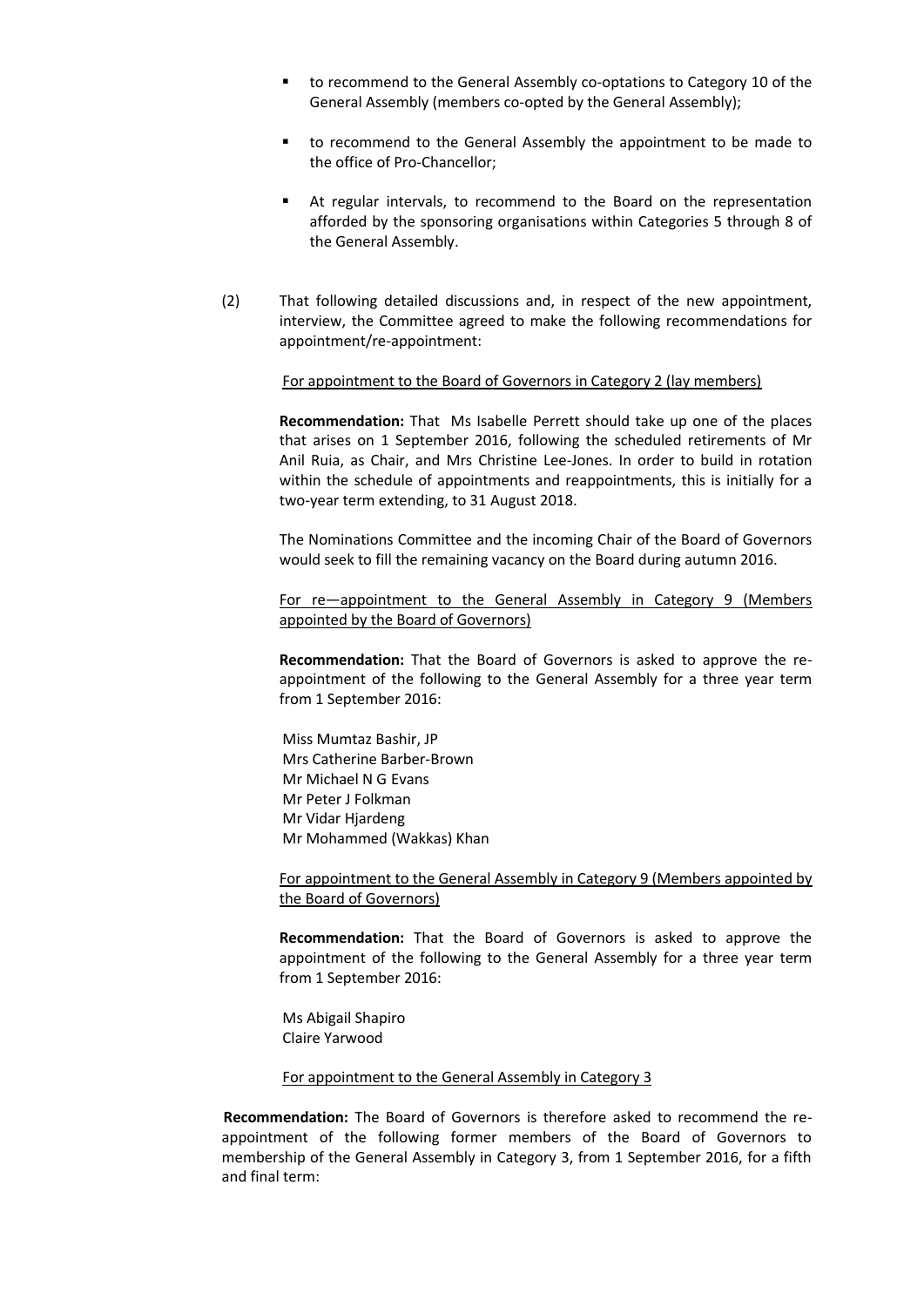Mr Norman Askew Mr Nigel Llewellyn Dr Keith Lloyd Mr Robert Owen Dr Robina Shah Mr Gerry Yeung

The Board of Governors is also asked to recommend the re-appointment of Mrs Christine Lee-Jones and the current Chair, Mr Anil Ruia, in Category 3, as both will retire from Board membership on 31 August 2016.

**Resolved:** That the Board of Governors noted the Report of the Nominations Committee and approved the Committee's recommendations for membership of the General Assembly and the Board of Governors.

### **(d) HEFCE Prevent Duty Monitoring Framework**

**Noted:** That under the monitoring framework, the University had submitted a checklist in January followed by a suite of supporting information and policies in April. After reviewing this material, HEFCE had concluded that the University had regard to the Duty in its policies, procedures and arrangements but highlighted two areas which they considered required further attention; in respect of branded University events held off campus, and in respect of training to staff engaged via third parties. The University will be responding to HEFCE address to address these points over the summer.

### **(e) Planning and Accountability Conference**

**Noted:** That feedback had been requested recently from members regarding the Planning and Accountability Conference, held in March, but only a small number had responded. The Chair reminded members to provide any comments they had on the last conference, to inform the proposals for 2017. An outline agenda would come forward for consideration by the Board in November 2016.

### **(f) HE White Paper: Success as a Knowledge Economy**

**Noted:** That the Government published a White Paper on Higher Education in May 2016. The government also issued some explanatory notes on the key legislative changes that would be introduced and this is available at the following location: <http://www.publications.parliament.uk/pa/bills/cbill/2016-2017/0004/en/17004en.pdf>

### **6. Secretary's report**

# **(a) Elections to the Board of Governors**

**Received:** A report on the outcome of the election held to appoint members of Senate to the Board of Governors in Category 3, from 1 September 2016, and on the elections to determine membership of the Board of Governors in Categories 3 and 4, from 1 September 2016.

### **Noted:**

(1) That the constitution of the Board of Governors provides for the election by Senate of seven of its members to serve as members of the Board. Board membership for Professor Liz Sheffield will come to an end on 31 August 2016; and Professor Mike Sutcliffe left the University in December 2015, so therefore there were two places available in the contest.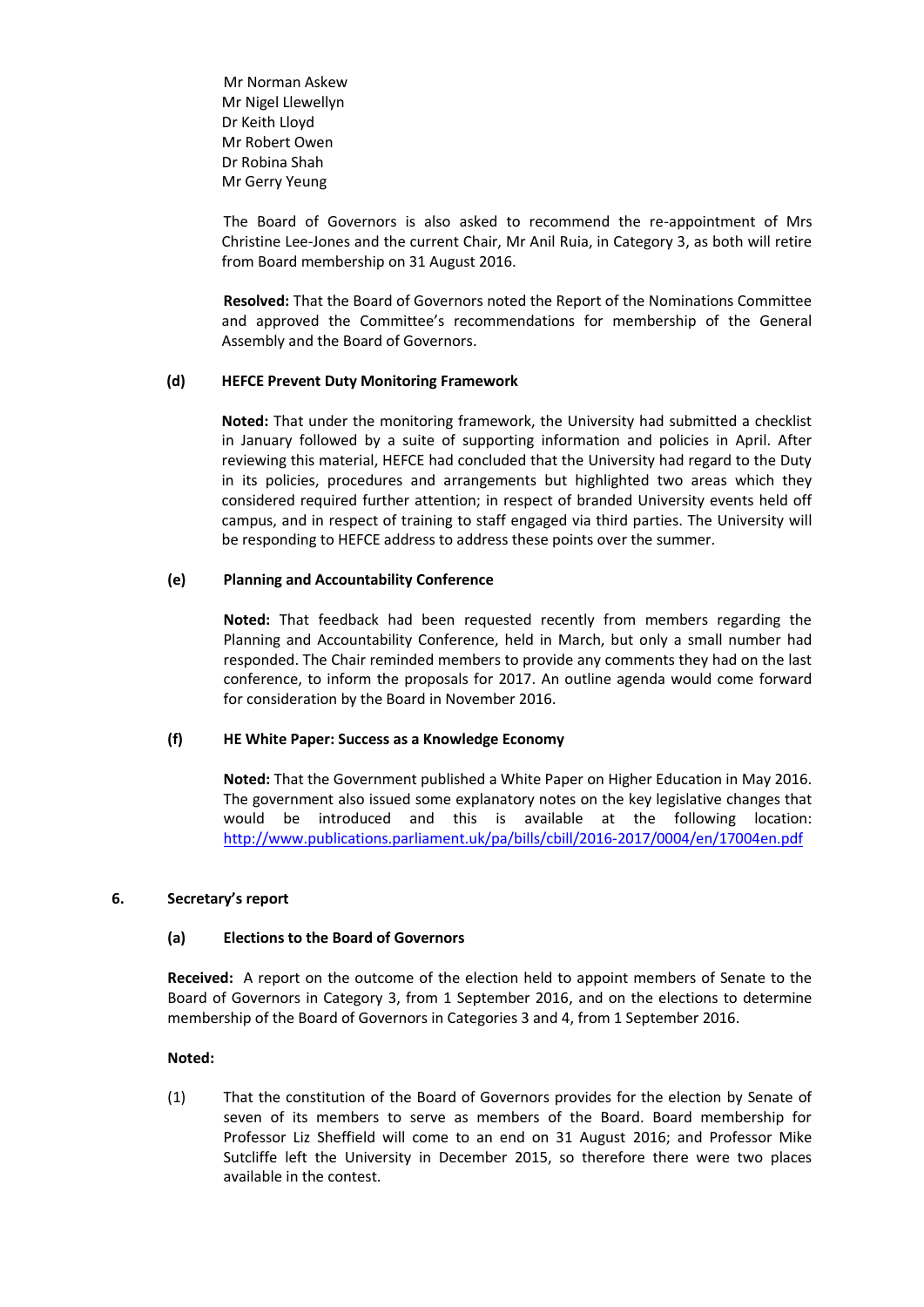- (2) That following a call for nominations and subsequent ballot, on the basis of the votes cast and with due regard to the constitutional requirements, Professor Danielle George and Professor Silvia Massini were declared elected to the Board of Governors, from 1 September 2016.
- (3) That the constitution of the Board of Governors provides for the election by the General Assembly of two non-academic staff representatives, serving on the General Assembly, to serve as members of the Board. Two places will become available in Category 4 of the Board from 1 September 2016, with one of these places to be filled by an academicrelated member of staff with the remaining place taken up by a member from the "Other staff" category, in line with the requirements of Statute VI.1(d).
- (4) That following the call for nominations, four valid nominations were submitted, three from the "Academic related" category and one from the "Other staff" category. The "Other Staff" position was therefore declared filled - this being uncontested and will be taken up by Mr Shumit Mandal, an Executive Education administrator in the Alliance Manchester Business School. Following the ballot, it was confirmed that Ms Ros Webster, a Student Recruitment and Widening Participation Officer in the DSE, will take up the place, as the Academic Related representative.

# **(b) Review of Pastoral Care**

**Received:** A report on the outcomes of the Review of Pastoral Care, previously reported to the Board of Governors. This provided an update on the feedback received within the Implementation Group and agreed changes in the structure, and the level and phasing of honorariums. All directly affected members of staff received confirmation of the revised arrangements and other colleagues within Residential Services have been made aware of the proposals. Individual meetings with directly affected staff commenced in November 2015 and all appointments to the new structure were confirmed by June 2016.

# **7. President and Vice-Chancellor's report**

# **(a) The Report of the President and Vice-Chancellor to the Board of Governors**

- (1) That the Report of the President and Vice-Chancellor updated the Board on the University's response to the outcome of the EU Referendum and the steps that were being taken to reassure staff and students.
- (2) That the Report provided additional information on recent Government announcements on Higher Education and the proposals outlined in the White Paper, including the proposals that would be implemented following the Nurse Review of Research Councils, and the new body called UK Research and Innovation (UKRI) which will oversee all seven Research Councils, Innovate UK and all research budgets and activities in universities that are currently under HEFCE.
- (3) That the Report outlined the technical consultation on Teaching Excellence Framework and the call for evidence on accelerated courses and switching university or degree. It was noted that these proposals have some merits but a key concern is that the two major activities of universities, namely teaching and research, will now be overseen by two different organisations. There remain concerns about TEF, and the work of the TEF panels is recognised to be important.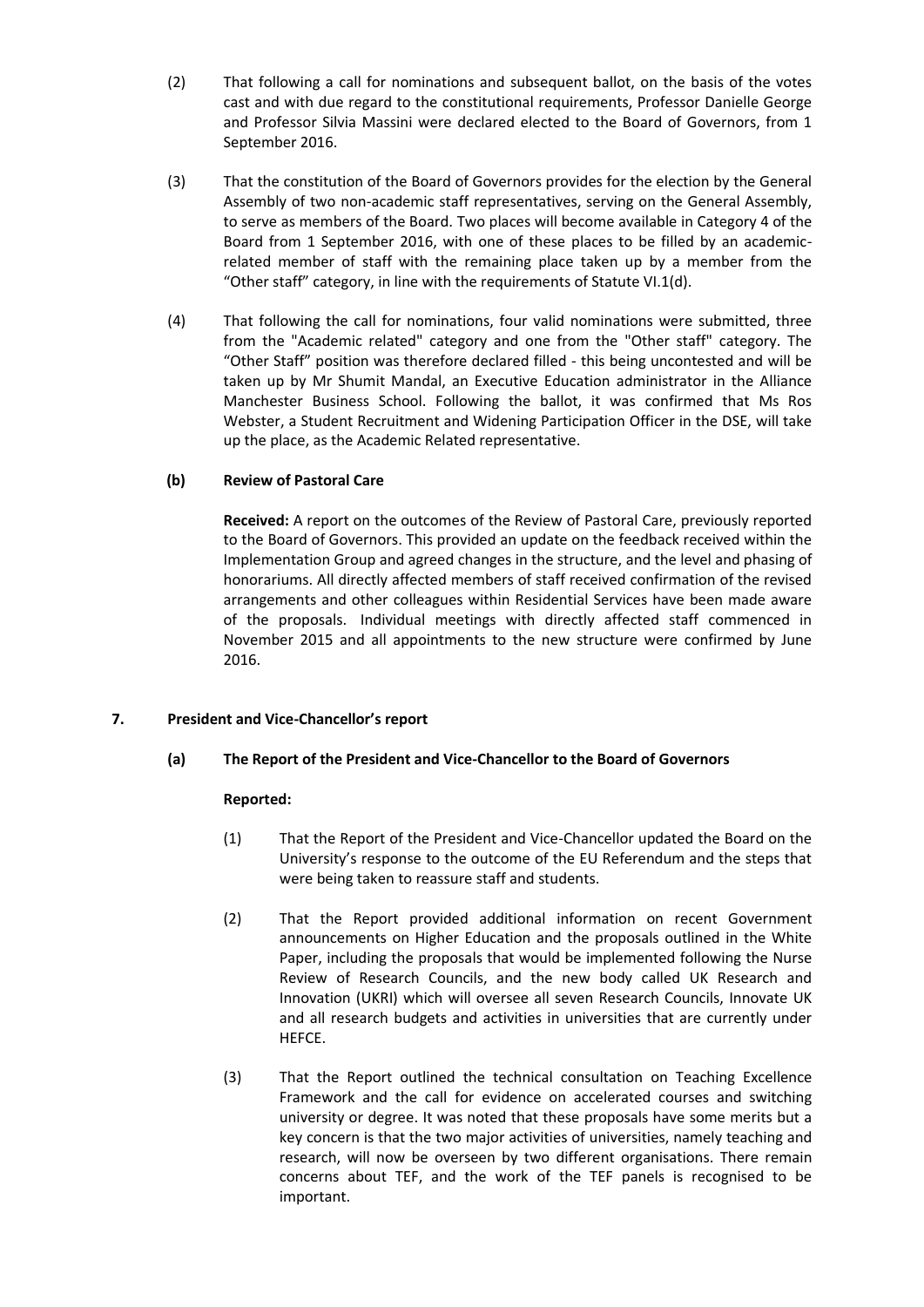- (4) That the Report provided information on the priorities agreed at the Planning and Accountability Conference. To progress these priorities a number of actions had been agreed, as follows:
	- i. To present a gap analysis to the Board based on benchmarking analysis and performance in league tables, identifying scenarios and actions that could be taken to improve the University's position with an assessment of the associated cost, risk and impact.
	- ii. The International Strategy Group to give consideration to the issues raised by Vivienne Stern (Director of the UK Higher Education International Unit), and the suggestion to identify 2-3 pivotal international research collaborations around our beacons.
	- iii. To identify routes through which we can generate funding to meet our ambitions and the risks associated with these.
	- iv. In the light of the discussions at the Conference, to consider the level of investment required to make the step change to meet the ambitions of Manchester 2020, including support for leaders.
- (5) That in relation to item (i), the league table and benchmarking group led by the Deputy President and Deputy Vice-Chancellor, Professor Colin Bailey, is taking this forward and this will be reported to the Board in due course. On (ii), the Internationalisation Strategy Group which is also led by Professor Colin Bailey is progressing this. On (iii) and (iv), the Senior Leadership Team has had some further discussions about how already agreed actions are being progressed and offered some initial views on the sorts of investment that are likely to be necessary to achieve the University's stated aims. Together with the Director of Finance, Stephen Dauncey, the University was developing scenarios for this with a view to these being built into the financial and operational planning processes.
- (6) That the Report provided details of The Science and Technology Committee inquiry to explore the lessons from graphene for research and innovation in other areas, as well as the management and commercialisation of graphene's intellectual property. Written and oral evidence has been provided by the University, with Professors Andre Geim and Luke Georghiou appearing before the Committee. The date of a further hearing with relevant government agencies and the like has yet to be scheduled, following which the Committee's report is due to be published.
- (7) That the President and Vice-Chancellor provided the Board with an update on the Students numbers position for the University, for 2016 entry. Within the context of the changing national picture and increased competition for students, especially those of high quality, the Intake Management Group, chaired by the Vice-President for Teaching, Learning and Students, is monitoring the situation closely. Schools continue to be encouraged to review their entry requirements and the portfolio on offer and to ensure best practice in handling of applicants to maximize the chances of those to whom an offer is made accepting it. In depth discussion of application data by the Senior Leadership Team takes place regularly so the pattern of recruitment can be closely monitored, allowing interventions to be agreed and implemented on a timely basis. A further report would be provided at the October Board meeting.
- (8) That the Report provided a briefing on industrial relations and the JNCHES HE pay negotiating round 2016-17 and responses from trades unions to final offer.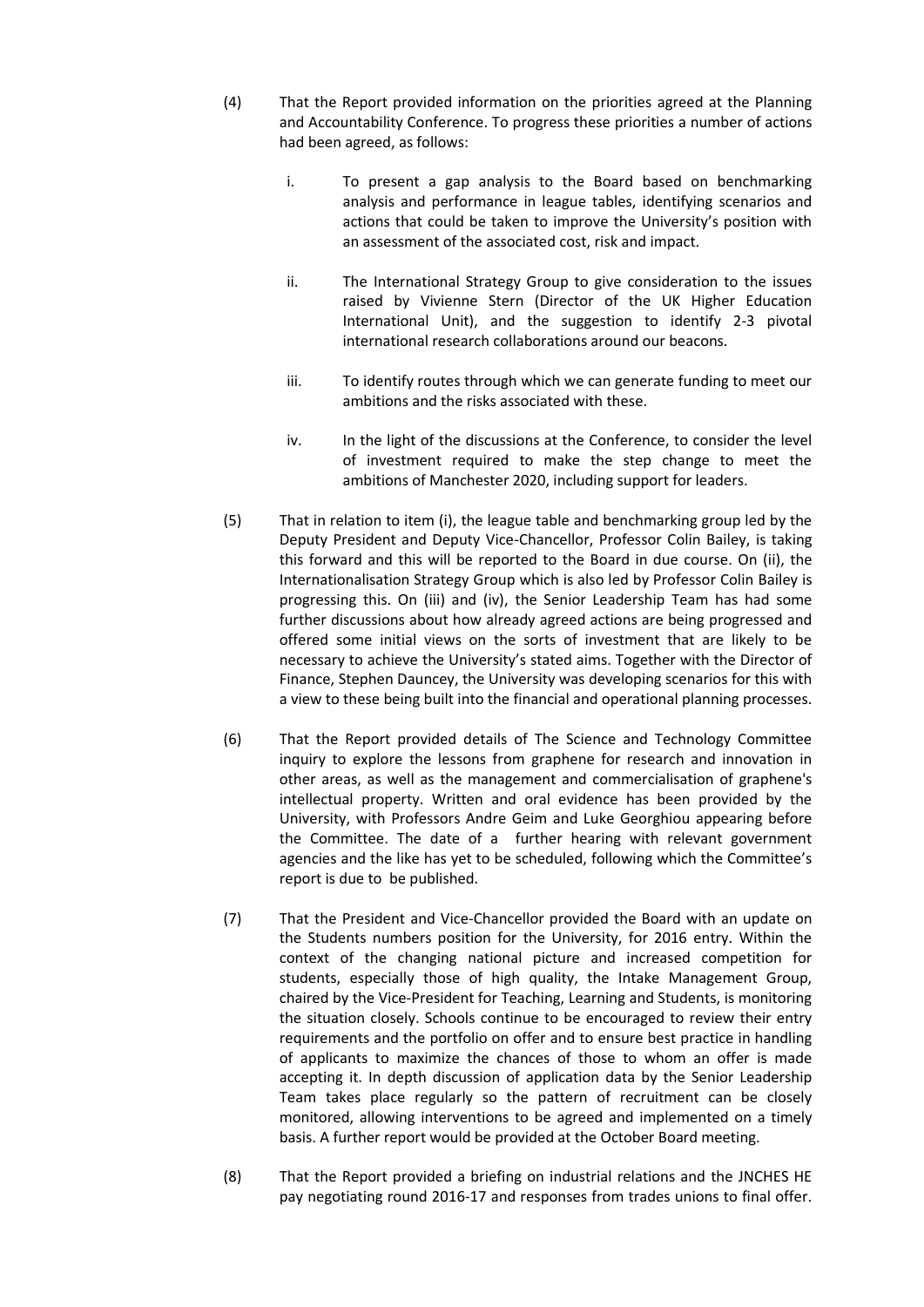The final offer of 1.1%, together with higher uplifts to the bottom of the pay spine, the deletion of point one and substantial joint work on gender pay gaps and casual and hourly – paid staff represents a significant investment in staff especially when taken together with progression and increased pension contributions, NI rises and the apprenticeship levy. At the time of writing UCEA and the campus trade unions in dispute (UCU, UNIOSN, Unite and EIS) have held two dispute resolution meetings in relation to the 2016-17 pay offer. During the meetings, the employers explained why the final offer was at the limit of affordability for the sector and would not be increased. The dispute resolution process requires at least two meetings to be held, and precludes a trade union from taking industrial action before the process is concluded. All parties now consider the dispute resolution process to be at an end. The employers have not increased the final offer, and the trade unions continue to reject it. At the time of writing the trade unions will proceed with their consultation arrangements or, in the case of UCU, their industrial action plans.

- (9) That the President and Vice-Chancellor provided an update concerning the camp established by people homeless or sleeping rough, which was occupying University land off London Road near Piccadilly Station. The University had pursued legal action in respect of its rights and the land had been successfully cleared.
- (10) That the President and Vice-Chancellor briefed the Board in detail on the proposals in development to establish a tripartite arrangement between Salford University, MMU and the University of Manchester, to establish an International Medical School.

# **Noted:**

- (1) That the Board discussed the issues arising from the EU Referendum decision and received further information on the operation of the working group established. The Group would, as further details on the implications of the decision became clearer, begin to consider the likely impact upon the University.
- (2) That the Board also sought further information on the International Medical School in terms of scale, governance and focus. It was noted that the proposals were at a very early stage of development and a paper on the concept would be worked up for the Board in October.

# **(b) Report from the Director of Compliance and Risk**

**Received:** The Report of the Director of Compliance And Risk including reference to Q1 Accident Statistics for 2016 and the SHE Committee minutes form the meeting held on  $16^{th}$  April 2016.

### **Noted:**

(1) That in relation to the report of the Safety, Health and Environment Committee minutes, the Board noted the HSE visit undertaken to examine how safety is managed with particular regard to high hazard biological agents work, which found that the University was "broadly compliant" with legislative requirements. In responding, the Director of Compliance and Risk highlighted that the Inspector was impressed with the effectiveness of management process and the knowledge and expertise of relevant staff.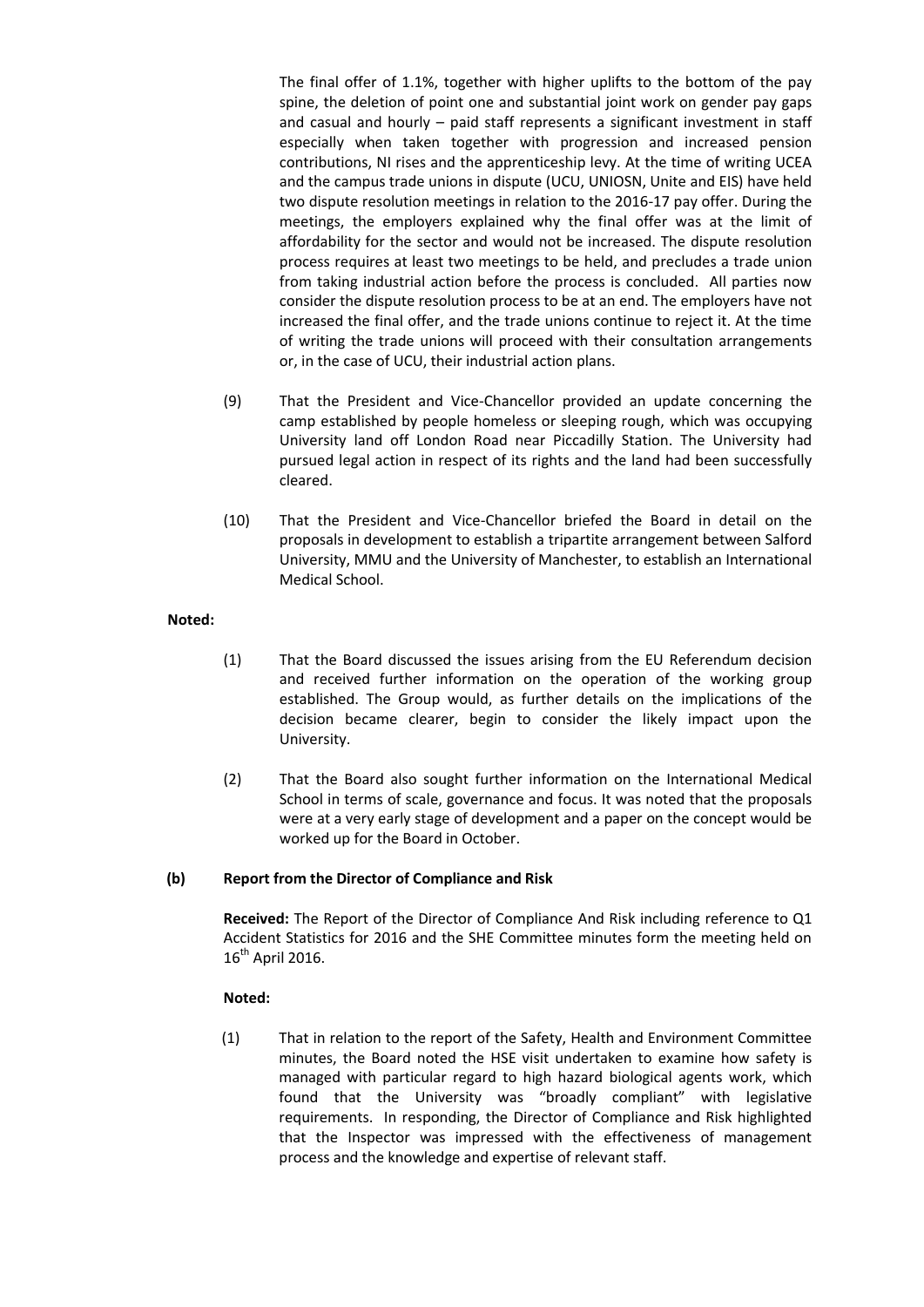- (2) That the Board noted the adverse radiation event, investigated by the University's Radiation Safety Unit, which occurred during a clinical trial. The Director of Compliance Risk outlined the strong processes supporting clinical trials. The Board noted that, in the previous year, Professor Nalin Thakker had referenced the oversight of clinical trials within the Report of the Research Compliance Committee and there would be an opportunity to receive further information on these arrangements in October.
- (3) That the Director of Compliance and Risk reported that improvements in the safety culture of the University were being made and that there is a competent and effective team leading on this within the University. While there is strong support in place, it remained a challenge to ensure Principal Investigators remained up to speed and this was being done through induction, online training and through the oversight of the Research Compliance Committee.

# **(c) Report to the Board of Governors on exercise of delegations**

# **Reported:**

- (1) Emeritus Professors**:** That acting on behalf of Senate and the Board of Governors, and on the recommendation of the relevant Head of School and Dean of the Faculty, the President and Vice-Chancellor awarded the title of emeritus professor to Professor Peter Lovell, School of Materials, with effect from 1st October 2016 and Professor Hong Wang, School of Electrical and Electronic Engineering, with effect from 1st April 2016.
- (2) Seal orders: That in line with General Regulation VII.4, the Common Seal of the University has been affixed to instruments recorded in entries 1685 to 1693, as supplied to the Board.

# **8. Report from the University of Manchester Students' Union**

**Received:** The annual report on the work of the Union, including key performance indicators.

- (1) That the Report provided information on the strong financial position of the Union, the building extension project, investment in Union infrastructure and IT, and their work to improve organisational culture and ensure they were are an effective charity, employer of choice and an organisation which empowers staff to take leading roles in the broader sector.
- (2) That the Report provided information on student representations, democracy and campaigning activity. In terms of their elected officers, 11,700 students voted for 107 candidates in their sabbatical officer role and whilst a slight drop on last year, this was ahead of any other students' union in the UK and more than double the average percentage nationally. The Union's liberation campaigns had gone from strength to strength, with the Union continuing to attract national attention for its 'We Get It' campaign in partnership with the University. Over 10 other Universities have now created similar schemes based on this ground-breaking work.
- (3) That the Report made reference to a number of controversial issues over the last year surrounding the wider student movement approach to the concepts of free speech and safe space. Following discussions in their democratic bodies and with UURC, the Union had amended its safe space policy to ensure full compliance with the duties on freedom of speech set out in the 1986 Education Act.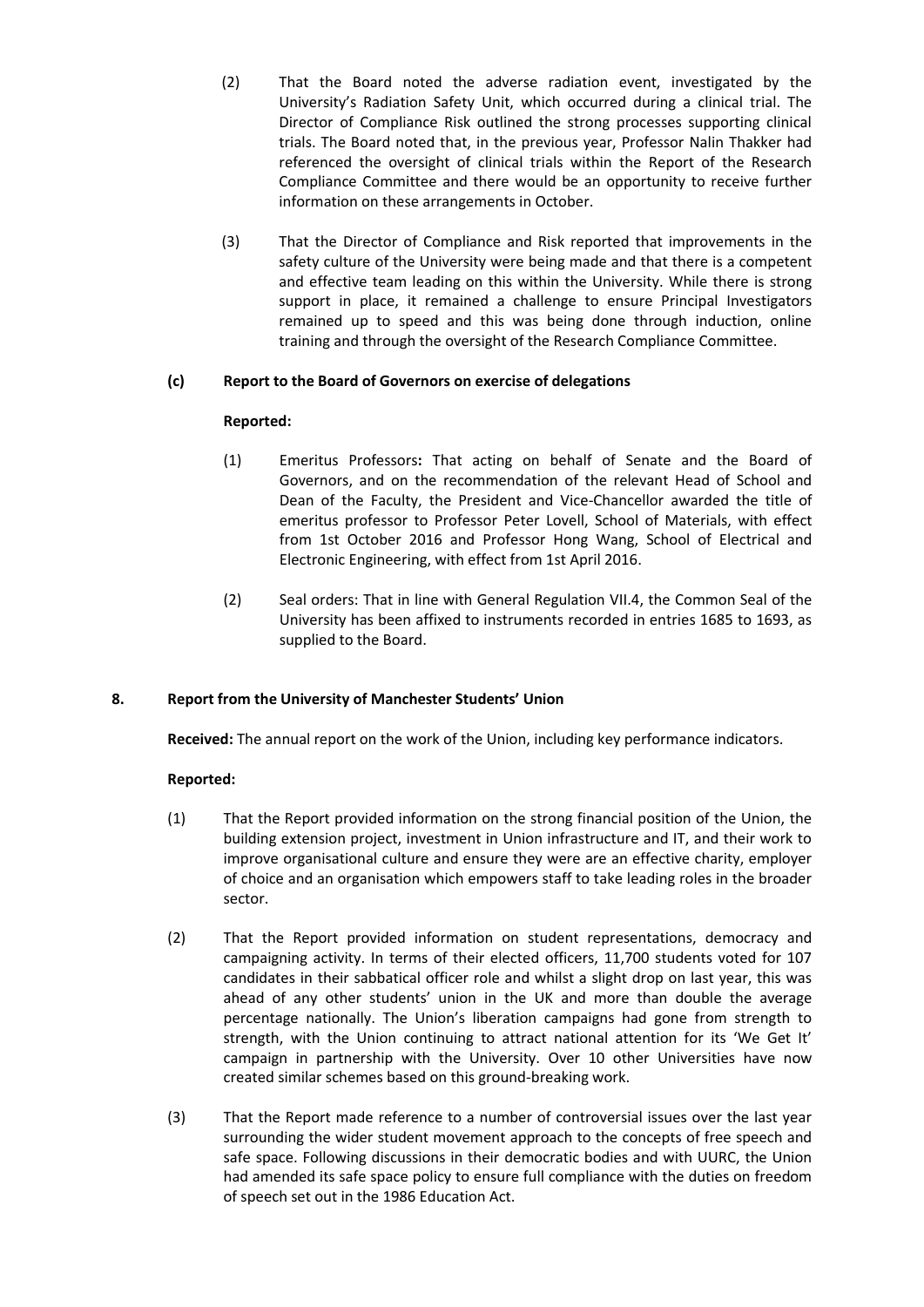- (4) That the Report also referenced the Union's community work, the development of new and engaged societies, and student volunteering. In updating the Board on partnership activity with the University, the Union highlighted work on access, residents associations and engagement with students living off-campus.
- (5) That the Report also referenced the performance of Union services, the Estates development and the plans for the forthcoming academic year.

**Noted:** That in terms of equality and diversity levels and student engagement, the Union noted lower participation levels below natural demographic levels from international students and a modest decline in cultural societies and international groups, but was seeking to address this. In respect of entrepreneurial activity, the Manchester Entrepreneurs was noted as one of the largest and most successful student enterprise societies in the UK. In 2015 they were awarded Best Enterprise Society in the UK by NACUE.

**Resolved:** That the Board commended the excellent progress made by the Union and, in particular, the projects it had undertaken independently and in partnership with the University. The Board expressed thanks to Ms Acquah and Mr Ward for the report's compilation and the Union's achievements over the year (recognising the contribution of the executive officers over 2015/2016).

# **9. Report from the Senate**

**Received:** A summary of the issues considered by Senate on 29 June 2016 was provided.

### **Reported:**

- (1) That the summary paper updated the Board on Senate's consideration of the EU Referendum result, the White Paper, the Student Lifecycle Programme, the proposed Science and Innovation Audit for Manchester.
- (2) That Senate approved the Examination of Doctoral Degrees Policy, the Examination of Master of Philosophy (MPhil) Degrees Policy, the Resubmission and Re-examination of Postgraduate Research Degrees Policy, and Nomination of Examiners and Independent Chairs for Postgraduate Research Degree Examinations Policy.
- (3) That the Board received a full report on the process for bringing forward recommendations for awards and honours. This included information on Senate endorsement, and commendation to the Board, of five nominations for individuals to be invited to accept honorary doctorates.
- (4) That Senate received a presentation from the Head of Hospital and Events, Directorate of Estates and Facilities, on the University's Sustainable Food Policy.

**Resolved:** That the Board of Governors approved five individuals for conferment with doctorates *honoris causa*, and acknowledged the awards proposed for three individuals agreed via Chair's action, noting that the first opportunity for conferment was likely to be Foundation Day, in October 2016.

### **10. Board committee reports**

**(a) Finance Committee, 20 June**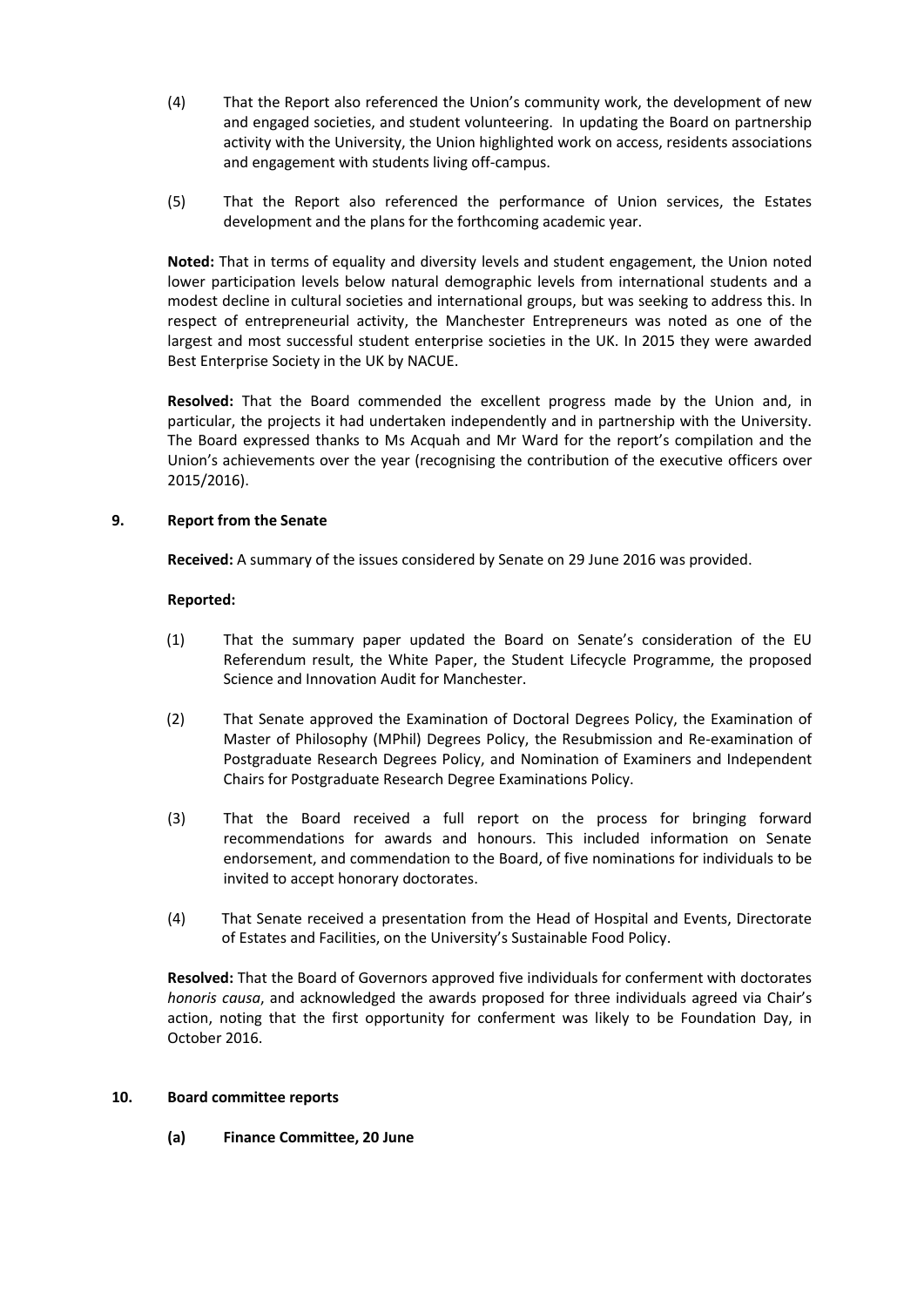**Received:** The summary and minutes from the meeting held on 20 June including the Budget for 2016-17 and the five year forecasts also for approval. Management Accounts for April 2016 are also provided.

### **Reported:**

- (1) That Finance Committee received a report on MECD. The report had previously been submitted to the Capital Planning Sub Committee (CPSC) on 14 June. Finance Committee were being asked to approve  $£11m + VAT$  for enabling works. With ca. £45m already expended on the project, this would bring the total commitment to date to ca. £58m. This decision had been recommended by the Project Steering Board and approved by CPSC. The overall capital programme contingency is £48m, of which £6.6m is shown as being transferred back to the MECD project budget. The current budget for MECD, per the Capital Projects Masterplan total programme budget report, is £329.4m. Finance Committee noted the report and approved the additional £11m + VAT expenditure.
- (2) That Finance Committee received an update on the capital programme. No projects had been completed since the last meeting. Finance Committee approved in principle Phase 1 of the Fallowfield redevelopment to be funded from reserves or a short term loan, subject to a satisfactory business case being brought forward.
- (3) That Finance Committee noted updates on FRS 102 (the new SORP) and accounting for IT project costs and the approval at Finance Sub Committee of an additional £8.9m to fund the Library capital development. Finance Committee approved increasing the self-imposed limit to be held on deposit with RBS from £80m to £100m.
- (4) That Finance Committee noted the management accounts for May 2016.
- (5) That Finance Committee received the budget for 2016/17 and the five year forecast to 2021/22. It was noted that the budget gap for 2016/17 compared with prior year plan is £6.0m. This follows an intensive budget challenge process during which £13m improvements were identified and incorporated. However, the overall shape of the plan in the outer years does not match the University strategy and ambition, and further strategic discussions and subsequent actions are needed to close the gap in the longer term. These discussions to review the shape of the plan are already underway and will be shared with Finance Committee in the autumn. Finance Committee recommended for approval the 2014/15 to 2018/19 budget and plan submission for HEFCE.
- (6) That Finance Committee received the latest update from the Endowment Project Working Group, and the Trust Deeds and supporting research and summary documents relating to the new, larger endowment funds. Finance Committee approved the trust deeds for the new endowment funds under the delegated authority from the Board of Governors.

# **Noted:**

(1) That while the budget brought forward was prudent and realistic, the University recognised, without further work to examine a known budget gap of £6m, it would not release the discretionary funds required to meeting the ambitions agreed for the University. The distribution of the budget gap identified across the faculties would need to be agreed and further work on this would be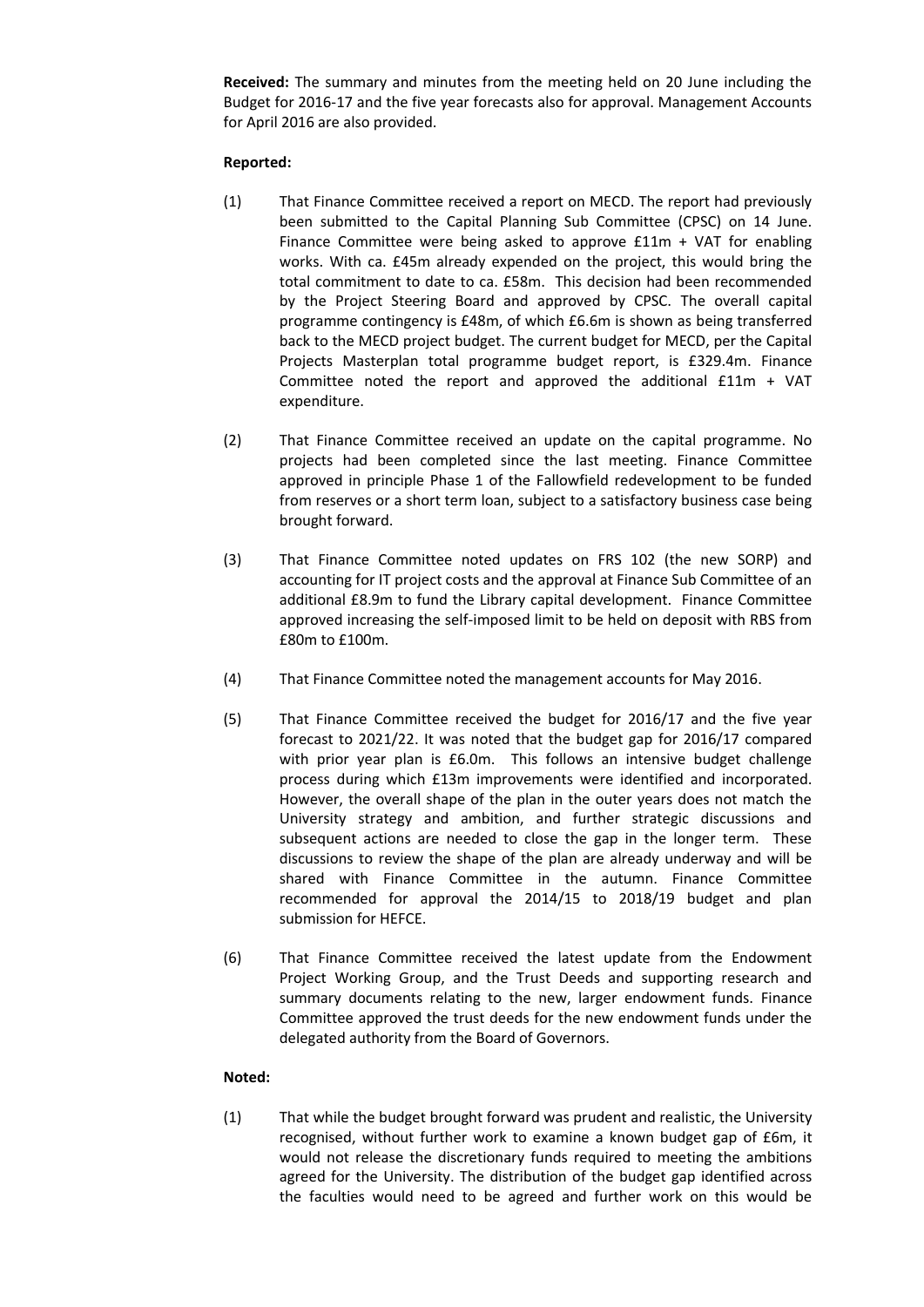undertaken over summer and reported through the next meeting of the Finance Committee.

- (2) That Finance Committee and the Board of Governors commended the work undertaken within the Endowment Project Working Group, and asked the Director of Finance to relay this thanks to his team.
- (3) That the Director of Finance provided the Board with an assessment of the University's current financial position and the implications in respect of the year end position, which would be reported via the financial statements in November. This made reference to the Management Accounts for end May 2016. The underlying surplus was reported as favourable to budget. However, while costs were coming down, there were significant pressures due to an income shortfall in research and lower overhead recovery as a consequence. In terms of the accounting surplus, this was lower than the budget forecast, primarily as a result of an expected actuarial loss in relation to pensions schemes.

**Resolved:** That the Board of Governors approved the 2014/15 to 2018/19 budget and five-year plan submission for HEFCE.

### **(b) Audit Committee 28 June**

**Received:** The summary and minutes from the meeting held on 28 June. The University Risk Map and registers were also provided, for information.

- (1) That the Registrar, Secretary and Chief Operating Office provided an update to the Committee on two cases raised under or linked to the University's Public Interest Disclosure Procedures. In respect of the Graphene follow-up, members of the Committee expressed supported for the follow-up action taken by the University in response to the Sunday Times reporting and were satisfied that steps had been taken to provide assurances to the academic concerned and more widely across the NGI.
- (2) That the Committee annual training and update session for members of the Audit and Finance Committees was held on the morning of 28th June 2016.
- (3) That the Committee considered the Draft Internal Audit Plan for the University of Manchester, 2016-17. The External Auditors confirmed that they felt that the Audit Programme was comprehensive, but noted that the EU referendum result may shift the focus in certain areas given increased areas of specific risk. As part of a general discussion around the scope of internal audit, and highlighting the CUC requirement for greater oversight of the academic mission, the Committee asked Uniac to reflect on the proportion of core academic operations reviewed within reviews or audits over a defined period (e.g three years). In respect of risk, the Committee asked Uniac to report back on the changing risk profile for Higher Education following the referendum result and to share relevant information as emerging risks were identified.
- (4) That under the Report of the Internal Auditors, the reports from five audits/reviews were presented to the Audit Committee at this meeting. These were: State Aid (rated grade 3 effectiveness/grade 3 efficiency), Costing and Pricing of Industry Projects (grade 2/grade 2), Schools' Student Experience Action Plans (SEAPs) Effectiveness, the Review of the School of Social Sciences (grade2/grade2) and the IT Post Audit Review.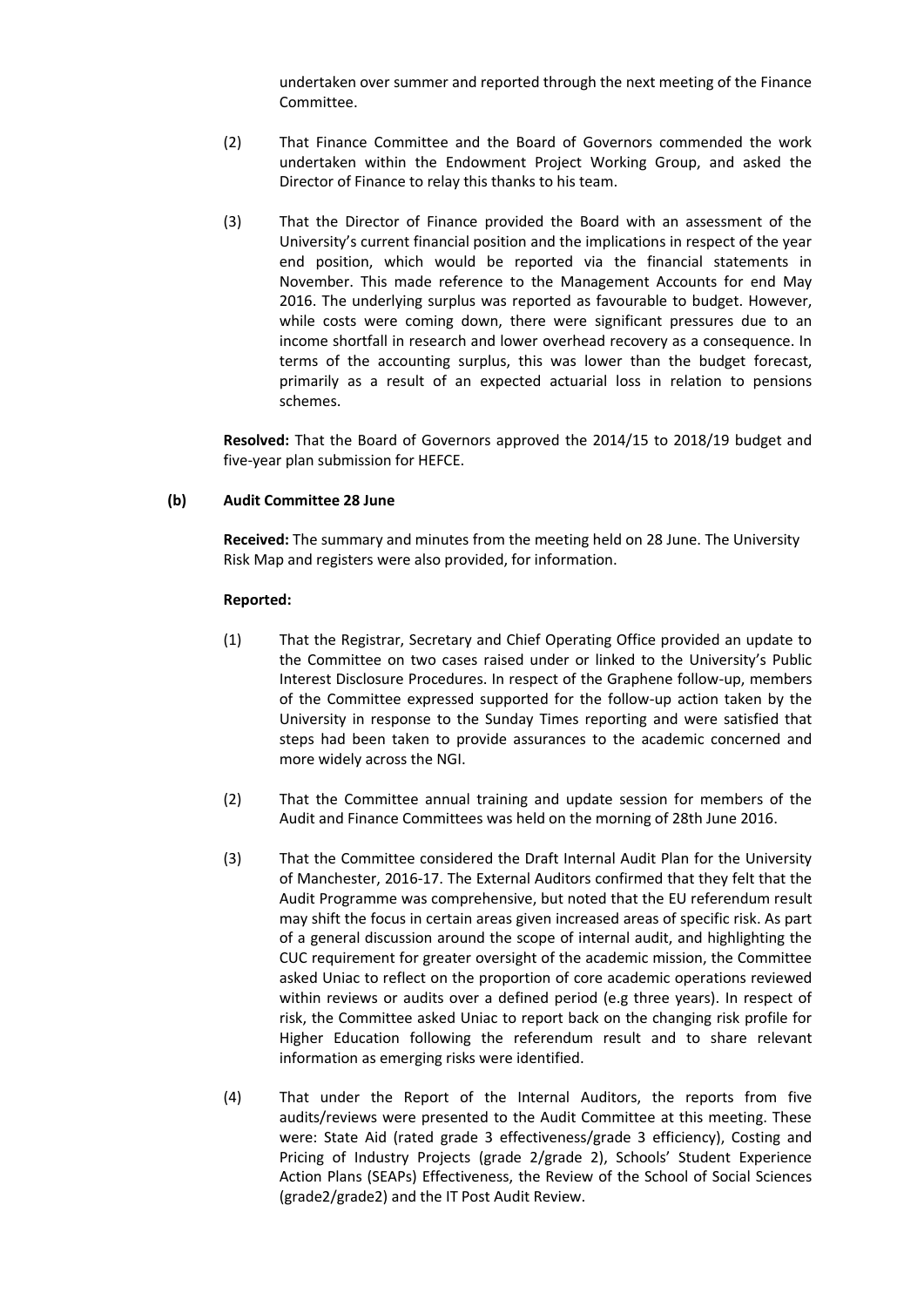- (5) That the fieldwork for the interim external audit had been completed and the planning process for the wider audit was ongoing. E&Y confirmed that, beyond the EU referendum result discussed earlier in the meeting, there were no significant changes in their approach and no additional areas of risk, or any issues in respect of materiality to report. Working within the new requirements of the SORP was a continuing area of focus and particularly, in respect of the valuation and classification of heritage assets. In terms of pensions, they were working with the sector in respect of the discount rate to be applied to the University's share of USS liabilities. Regarding pensions, actuarial assumptions would be affected following recent market volatility, but this was not expected to be reflected in the year-end position.
- (6) That the Committee considered the reporting of Risk to the Audit Committee and noted the agreement reached in April that it had been agreed that the registers would be timed to coincide with the June and January Audit Committee meetings. In addition it was accepted that the Director of Compliance and Risk would at each Audit Committee provide a summary indicating if there had been significant adverse movement in any risks and if any new risk had been deemed of sufficient concern to require its addition to the Risk register. This would enable the Committee to fully consider the risk registers and management framework on a biannual basis, on behalf of the Board of Governors. If it was felt necessary, the Board could also schedule time to consider the management of key risks (while noting the Planning and Accountability Conference addresses elements of this) on an annual basis, and if desirable, this should be discussed and agreed by the Board.

### **R (c) Remuneration Committee, 4 May**

N.B. That, as this was a reserved matter and related to individuals within the senior team, the General Secretary of the Student's Union, the President and Vice-Chancellor, the Deputy President and Deputy Vice-Chancellor, the Registrar, Secretary and Chief Operating Officer, the Vice President for Research and Innovation, left the meeting for consideration of this item.

**Received:** The annual report on the work of the Remuneration Committee.

- (1) That the Committee's principal matters of business were:
	- (i) To consider and determine on behalf of the Board of Governors the remuneration arrangements for certain senior officers of the University (including the President and Vice-Chancellor, the Registrar and Secretary, Vice-Presidents and Deans, and Vice-Presidents).
	- (ii) To delegate to an appropriately constituted Senior Salaries Review Group (or Groups) the task of making recommendations on the remuneration of professorial and equivalent senior administrative staff not covered above and to scrutinise such recommendations as appropriate for consistency and fairness.
	- (iii) To consider policies and procedures on the remuneration of senior staff, to recommend them to the Board of Governors and to oversee their implementation within the University.